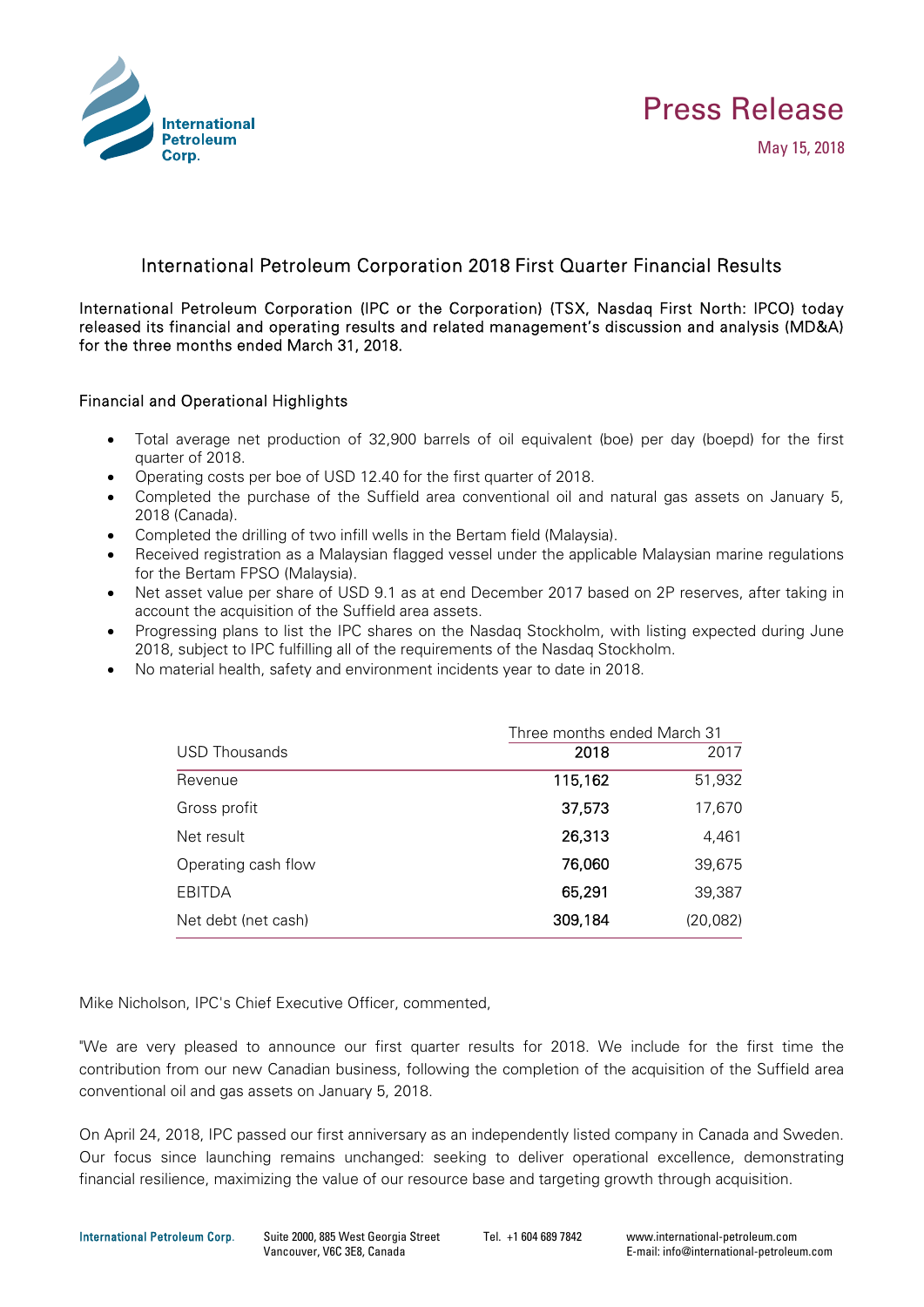Our vision and strategy from the outset was to use the IPC platform to build a new international upstream company focused on creating long term value for our shareholders, launched at a favorable time in the industry cycle to acquire and grow a significant resource base. We have made excellent progress during 2017 and into early 2018 on all fronts in delivering on that strategy.

During the first quarter of 2018, all of our assets continued to perform well with average net production of 32,900 boepd, in line with our Capital Markets Day (CMD) guidance and more than triple our fourth quarter 2017 production levels. First quarter 2018 operating costs were USD 12.40 per boe, in line with guidance.

We delivered strong operational and financial performance during the first quarter 2018 with IPC's assets generating significant operating cash flow of USD 76 million. This allowed IPC to reduce net debt from USD 355 million post-completion of the Canadian acquisition to USD 309 million by the end of the first quarter 2018.

In Malaysia, the two infill wells drilled on the Bertam field commenced production in January and February 2018. The drilling program was delivered safely and below budget with production in line with pre-drill expectations. The infill wells have more than offset the natural decline in the Bertam field through 2017.

We have also taken the decision to approve additional capital expenditure in Malaysia of USD 6.5 million (net) to drill the Keruing (formerly I35) prospect in late 2018, subject to regulatory approval and rig contracting. Best estimate gross unrisked prospective resources are estimated at 7.2 MMboe gross (5.4 MMboe net). The Keruing prospect is only two kilometres from the Bertam field facilities and would be a high value tie back candidate in the success case. Work also continues to mature the next phase of infill drilling for execution in 2019 with two to three potential drilling candidates identified.

In Canada, we are preparing for the launch of the first oil drilling campaign in the Suffield area assets since 2014, with six infill wells expected to be completed by the end of 2018. Work runs in parallel to mature additional oil drilling candidates to extend the program into 2019. On the gas side, the immediate focus is on gas optimization efforts to offset natural declines as opposed to new gas drilling and the team is evaluating a wide range of activities over and above those already approved in our 2018 budget that could see additional activity before the year end.

IPC also remains proactive in looking for additional acquisition opportunities that we believe can add long term shareholder value."

*International Petroleum Corp. (IPC) is an international oil and gas exploration and production company with a high quality portfolio of assets located in Canada, Malaysia and Europe, providing a solid foundation for organic and inorganic growth. IPC is a member of the Lundin Group of Companies. IPC is incorporated in Canada and IPC's shares are listed on the Toronto Stock Exchange (TSX) and the Nasdaq First North Exchange (Stockholm) under the symbol "IPCO". Pareto Securities AB is the Corporation's Certified Adviser on Nasdaq First North.* 

For further information, please contact:

Rebecca Gordon VP Corporate Planning and Investor Relations rebecca.gordon@international-petroleum.com Tel: +41 22 595 10 50

Robert Eriksson Media Manager reriksson@rive6.ch Tel: +46 701 11 26 15

This information is information that International Petroleum Corporation is required to make public pursuant to the EU Market Abuse Regulation and the Securities Markets Act. The information was submitted for publication, through the contact persons set out above, at 07:30 CET on May 15, 2018. The Corporation's unaudited interim condensed consolidated financial statements and management's discussion and analysis (MD&A) have been filed on SEDAR (www.sedar.com) and are also available on the Corporation's website (www.international-petroleum.com).

Or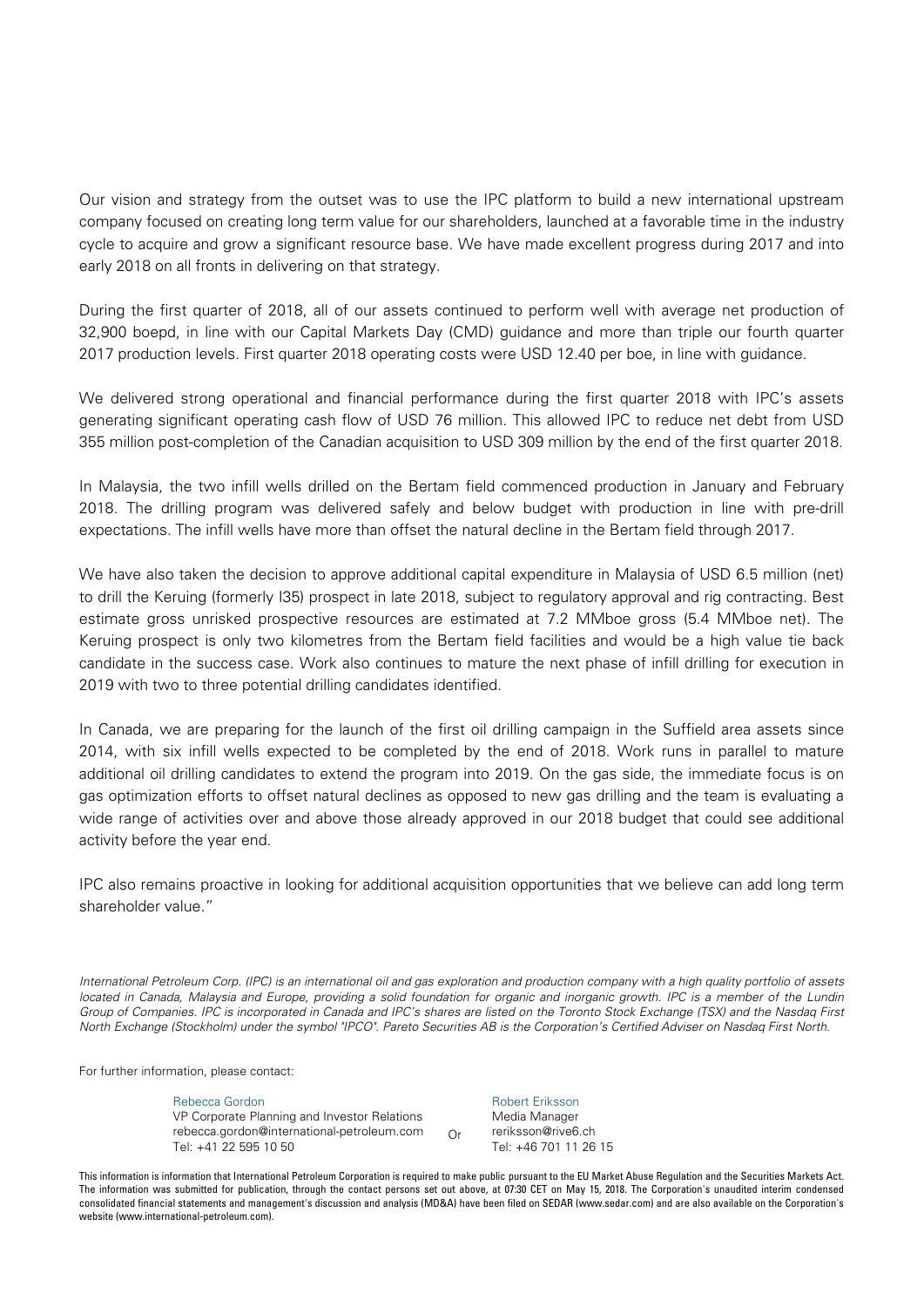#### Forward-Looking Statements

This press release contains statements and information which constitute "forward-looking statements" or "forward-looking information" (within the meaning of applicable securities legislation). Such statements and information (together, "forward-looking statements") relate to future events, including the Corporation's future performance, business prospects or opportunities. Actual results may differ materially from those expressed or implied by forward-looking statements. The forward-looking statements contained in this press release are expressly qualified by this cautionary statement. Forward-looking statements speak only as of the date of this press release, unless otherwise indicated. IPC does not intend, and does not assume any obligation, to update these forward-looking statements, except as required by applicable laws.

All statements other than statements of historical fact may be forward-looking statements. Any statements that express or involve discussions with respect to predictions, expectations, beliefs, plans, projections, forecasts, guidance, budgets, objectives, assumptions or future events or performance (often, but not always, using words or phrases such as "seek", "anticipate", "plan", "continue", "estimate", "expect", "may", "will", "project", "forecast", "predict", "potential", "targeting", "intend", "could", "might", "should", "believe", "budget" and similar expressions) are not statements of historical fact and may be "forward-looking statements". Forward-looking statements include, but are not limited to, statements with respect to: our intention to continue to implement our strategies to build long-term shareholder value; the benefits of the acquisition of the Suffield area assets; IPC's intention to review future potential growth opportunities; our belief that our resource base will provide feedstock to add to reserves in the future; the ability of our high quality portfolio of assets to provide a solid foundation for organic and inorganic growth; the integration of the Suffield-related operations into IPC; organic growth opportunities in France; results of previous infill drilling and the potential for future infill drilling in Malaysia; the drilling of the Keruing prospect in Malaysia and the development options if that drilling is successful; results of 3D seismic survey in France; future development potential of the Suffield operations, including oil drilling and gas optimization; potential acquisition opportunities; estimates of reserves; estimates of contingent resources; estimates of prospective resources; the ability to generate free cash flows and use that cash to repay debt; and future drilling and other exploration and development activities. Statements relating to "reserves", "contingent resources" and "prospective resources" are also deemed to be forward-looking statements, as they involve the implied assessment, based on certain estimates and assumptions, that the reserves and resources described exist in the quantities predicted or estimated and that the reserves and resources can be profitably produced in the future. Ultimate recovery of reserves or resources is based on forecasts of future results, estimates of amounts not yet determinable and assumptions of management.

The forward-looking statements are based on certain key expectations and assumptions made by IPC, including expectations and assumptions concerning: prevailing commodity prices and currency exchange rates; applicable royalty rates and tax laws; interest rates; future well production rates and reserve and contingent resource volumes; operating costs; the timing of receipt of regulatory approvals; the performance of existing wells; the success obtained in drilling new wells; anticipated timing and results of capital expenditures; the sufficiency of budgeted capital expenditures in carrying out planned activities; the timing, location and extent of future drilling operations; the successful completion of acquisitions and dispositions; the benefits of acquisitions; the state of the economy and the exploration and production business in the jurisdictions in which IPC operates and globally; the availability and cost of financing, labour and services; and the ability to market crude oil, natural gas and natural gas liquids successfully.

Although IPC believes that the expectations and assumptions on which such forward-looking statements are based are reasonable, undue reliance should not be placed on the forward-looking statements because IPC can give no assurances that they will prove to be correct. Since forward-looking statements address future events and conditions, by their very nature they involve inherent risks and uncertainties. Actual results could differ materially from those currently anticipated due to a number of factors and risks. These include, but are not limited to: the risks associated with the oil and gas industry in general such as operational risks in development, exploration and production; delays or changes in plans with respect to exploration or development projects or capital expenditures; the uncertainty of estimates and projections relating to reserves, resources, production, revenues, costs and expenses; health, safety and environmental risks; commodity price and exchange rate fluctuations; interest rate fluctuations; marketing and transportation; loss of markets; environmental risks; competition; incorrect assessment of the value of acquisitions; failure to complete or realize the anticipated benefits of acquisitions or dispositions; the ability to access sufficient capital from internal and external sources; failure to obtain required regulatory and other approvals; and changes in legislation, including but not limited to tax laws, royalties and environmental regulations. Readers are cautioned that the foregoing list of factors is not exhaustive.

Additional information on these and other factors that could affect IPC, or its operations or financial results, are included in the Corporation's Annual Information Form (AIF) for the year ended December 31, 2017 (See "Cautionary Statement Regarding Forward-Looking Information", "Reserves and Resources Advisory" and "Risk Factors") and other reports on file with applicable securities regulatory authorities, including previous financial reports, management's discussion and analysis and material change reports, which may be accessed through the SEDAR website (www.sedar.com) or IPC's website (www.international-petroleum.com).

#### Non-IFRS Measures

References are made in this press release to "operating cash flow" (OCF), "Earnings Before Interest, Tax, Depreciation and Amortization" (EBITDA), "operating costs" and "net debt"/"net cash", which are not generally accepted accounting measures under International Financial Reporting Standards (IFRS) and do not have any standardized meaning prescribed by IFRS and, therefore, may not be comparable with definitions of OCF, EBITDA, operating costs and net debt/net cash that may be used by other public companies. Non-IFRS measures should not be considered in isolation or as a substitute for measures prepared in accordance with IFRS.

Management believes that OCF, EBITDA, operating costs and net debt/net cash are useful supplemental measures that may assist shareholders and investors in assessing the cash generated by and the financial performance and position of the Corporation. Management also uses non-IFRS measures internally in order to facilitate operating performance comparisons from period to period, prepare annual operating budgets and assess the Corporation's ability to meet its future capital expenditure and working capital requirements. Management believes these non-IFRS measures are important supplemental measures of operating performance because they highlight trends in the core business that may not otherwise be apparent when relying solely on IFRS financial measures. Management believes such measures allow for assessment of the Corporation's operating performance and financial condition on a basis that is more consistent and comparable between reporting periods. The Corporation also believes that securities analysts, investors and other interested parties frequently use non-IFRS measures in the evaluation of issuers.

The definition and reconciliation of each non-IFRS measure is presented in IPC's MD&A (See "Non-IFRS Measures" therein).

#### Disclosure of Oil and Gas Information

This press release contains references to estimates of gross and net reserves and resources attributed to the Corporation's oil and gas assets. Gross reserves / resources are the working interest (operating or non-operating) share before deduction of royalties and without including any royalty interests. Net reserves / resources are the working interest (operating or non-operating) share after deduction of royalty obligations, plus royalty interests in reserves/resources, and in respect of PSCs in Malaysia, adjusted for cost and profit oil. Unless otherwise indicated, reserves / resource volumes are presented on a gross basis.

Reserve estimates, contingent resource estimates, prospective resource estimates and estimates of future net revenue in respect of IPC's oil and gas assets in France. Malaysia and the Netherlands are effective as of December 31, 2017 and were prepared by IPC and audited by ERC Equipoise Ltd. (ERCE), an independent qualified reserves auditor, in accordance with National Instrument 51-101 – *Standards of Disclosure for Oil and Gas Activities* (NI 51-101) and the Canadian Oil and Gas Evaluation Handbook (the COGE Handbook), and using McDaniel's January 1, 2018 price forecasts as referred to below.

Reserves estimates, contingent resource estimates and estimates of future net revenue in respect of IPC's oil and gas assets in Canada are effective as of January 5, 2018, being the completion date for the acquisition of these assets by IPC, and were evaluated by McDaniel & Associates Consultants Ltd. (McDaniel), an independent qualified reserves evaluator, in accordance with NI 51-101 and the COGE Handbook, and using McDaniel's January 1, 2018 price forecasts. The volumes are reported and aggregated by IPC in this presentation as being as at December 31, 2017.

The price forecasts used in the reserve audit / evaluation are available on the website of McDaniel (www.mcdan.com), and are contained in the AIF.